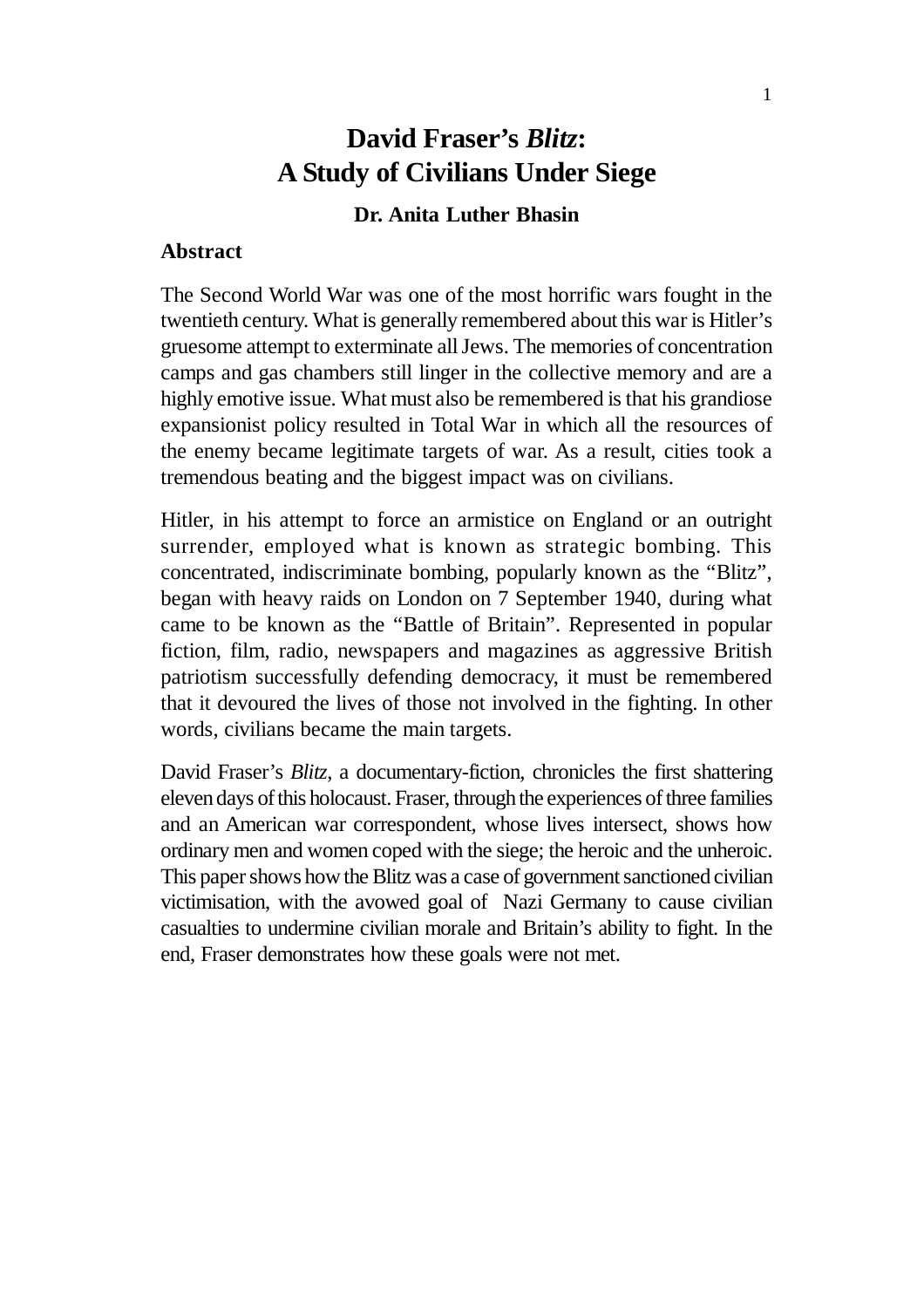# **David Fraser's** *Blitz***: A Study of Civilians Under Siege**

#### **Dr. Anita Luther Bhasin**

The Second World War was one of the most horrific wars fought in the twentieth century, and what remains embedded in the collective memory is Hitler's bid to exterminate all Jews; the horrors of forced migration; of concentration camps and gas chambers. Moreover, his grandiose expansionist dreams led to more atrocities being committed during the course of the war on various fronts by all sides. This led to what is called Total War, wherein all resources used by the enemy became legitimate targets of war. As a result, civilians suffered the most. Civilians in England also became targets of war during what has come to be known as the "Blitz". This concentrated, direct bombing of industrial targets and civilian centers began with heavy aerial raids on London on 7 September 1940, which overlapped with the Battle of Britain, a battle which was fought entirely by air forces.

When the Luftwaffe, as the German Air Force is called, unleashed its arsenal of bombs and incendiaries, 16 other British cities besides London were targeted till 21 May 1941. From 7 September 1940, London was bombed for 57 consecutive nights and, over a period of 267 days, London was attacked 71 times (Roberts). More than one million London houses were destroyed or damaged and more than 40,000 civilians were killed, almost half of them in London.

This heavy indiscriminate bombing mounted on the island nation by Nazi German forces was resorted to in order to compel Britain to agree to a negotiated peace settlement. To achieve this objective, the Luftwaffe (in July 1940) began its air and sea blockade and targeted coastal shipping convoys, ports and shipping centers. On 1 August, the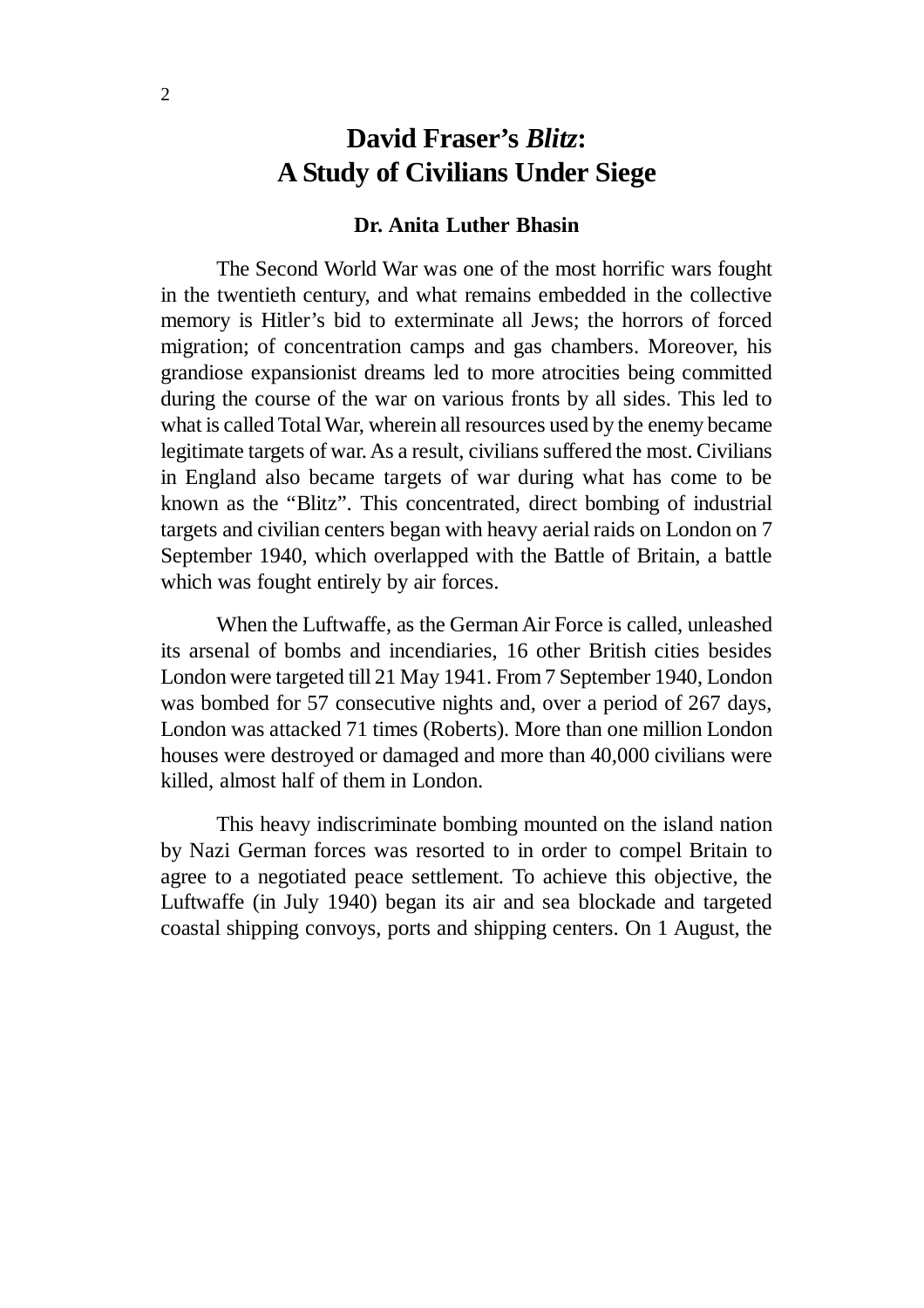Luftwaffe was directed to achieve air superiority over the R.A.F. (Royal Air Force). Initially, it attacked air fields, infrastructure and factories involved in aircraft production. However, when its aims were not met, it employed terror bombing on areas of political significance, resulting in heavy civilian casualties. When its attempts in gaining air superiority over the United Kingdom were frustrated, Hitler was forced to postpone and eventually cancel Operation Sea Lion, a proposed amphibious airborne invasion of Britain. Nevertheless, Nazi Germany continued its bombing operations known as the Blitz.

 Britain's war time Prime Minister, Winston Churchill's refusal to negotiate an armistice with Germany, resulted in a decisive British victory on 15 September 1940, popularly known as "Battle of Britain Day". Showering high praise on the R.A.F.'s contribution to defend the nation, Churchill summed it up with these unforgettable words: "Never in the field of human conflict, was so much owed, by so many, to so few" (Churchill Speech 1940). That this hard won victory proved to be Britain's "Finest Hour" (Churchill Finest Hour Speech), is indisputable, but it came at the cost of heavy civilian casualties.

As the Second World War unwound on various fronts, both the Nazi and the Allied forces increasingly resorted to civilian victimization, "a government sanctioned policy in war time that targets civilians intentionally or fails to discriminate between combatants and noncombatants" (Downes 21). Though thought to be morally wrong and considered bad strategy because it strengthens an adversary's will to resist, it is used even by democratic governments for they believe that it "might contribute to victory (or stave off defeat or lower their cost of fighting" (Downes 5). Punishment strategies aimed at an adversary's civilian population is implemented with air power, sea power or economic sanctions, to extract meaningful concessions.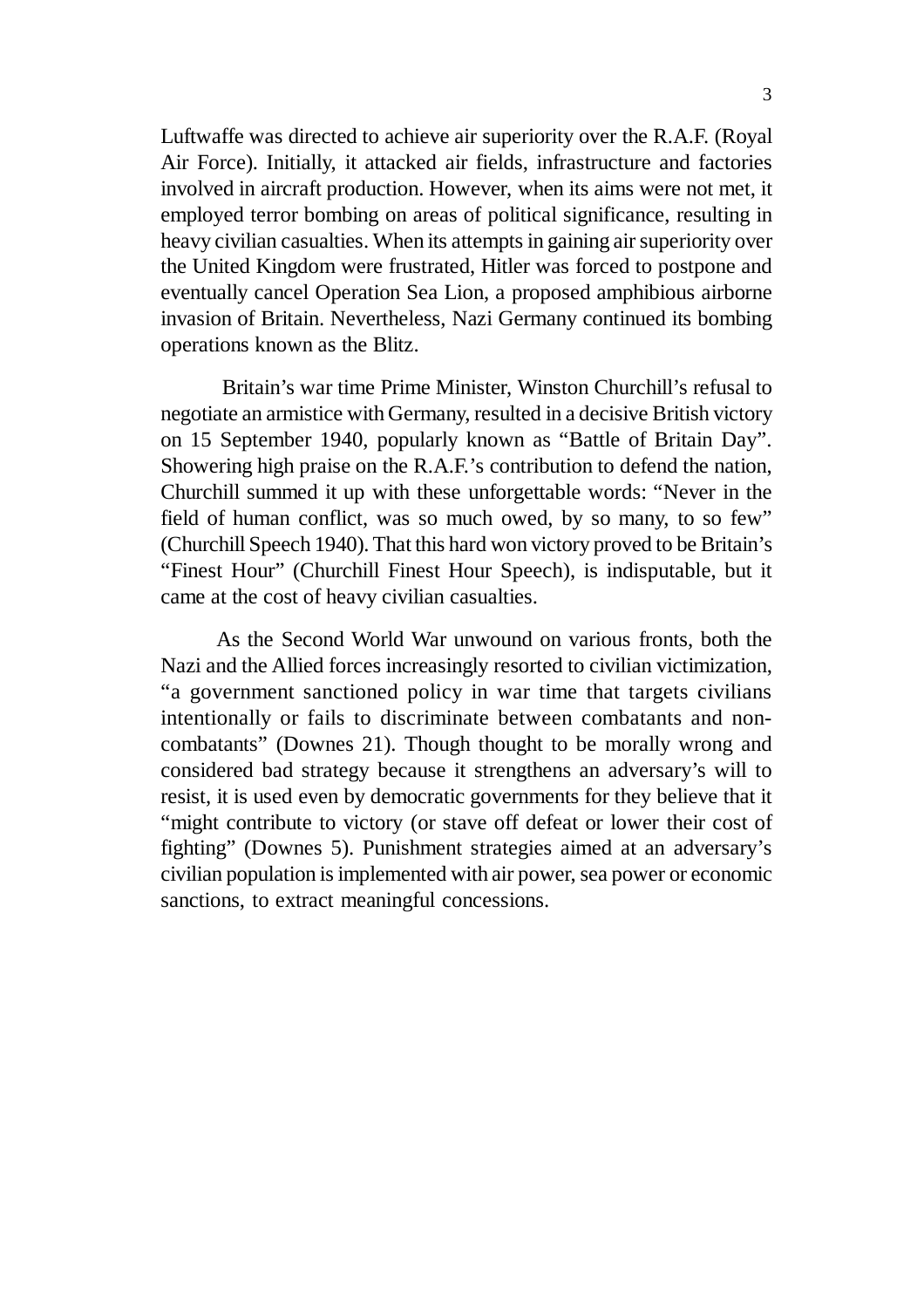To achieve victory during the Second World War both the Nazi and British air forces resorted to strategic bombing. They attempted to destroy civilian habitat, communications and industry, though at first civilians were not direct targets. After Bomber Command accidently caused civilian casualties on 25August 1940 during an air raid over Berlin, Hitler issued a directive on 5 September to attack cites, including London. These planned reprisals were called "revenge attacks": *Vergeltungsangriff* (Ovary 83). In the resulting Blitz, the Luftwaffe mounted a pattern of repeated attacks, initially day and night, over an extended period. This indiscriminate bombing failed to distinguish between combatants and non-combatants.

The Blitz has been powerfully portrayed in popular literature, film, radio, newspapers and magazines. David Fraser's *Blitz*, a documentaryfiction, brings to life the first eleven days of this holocaust. The choice of this novel for inclusion in this paper has been influenced by Lydia Schumanand Deidre Johnson's collection of essays entitled, *Scorned Literature: Essays on the History and Criticism of Popular Mass Fiction Produced in America (2002).* This volume which covers the period from the 1830s to the 1950s shows how popular literature reflected the concerns of the day that was clearly important to a large number of readers. Fraser's novel falls into this category and shows how Londoners, specifically civilians, under siege reacted.

Saturday 7 September 1940, London basks in the hazy sunshine of another glorious autumn day. But at 15:50 hours, when Commanderin-Chief, Air Chief Marshal Sir Hugh Dowding, looks down at the map table he sees well over 400 aircrafts not split up in the face of the approaching R.A.F. Hurricanes and is alarmed. Several minutes later this swarm would be over London, "tier upon tier of them, an armada more than a mile high; eight hundred square miles of devastation moving like a locust plague upon the English capital"(Fraser5). At 16:30 hours, Melvyn J. Shaffer, newly arrived American war correspondent, is out on the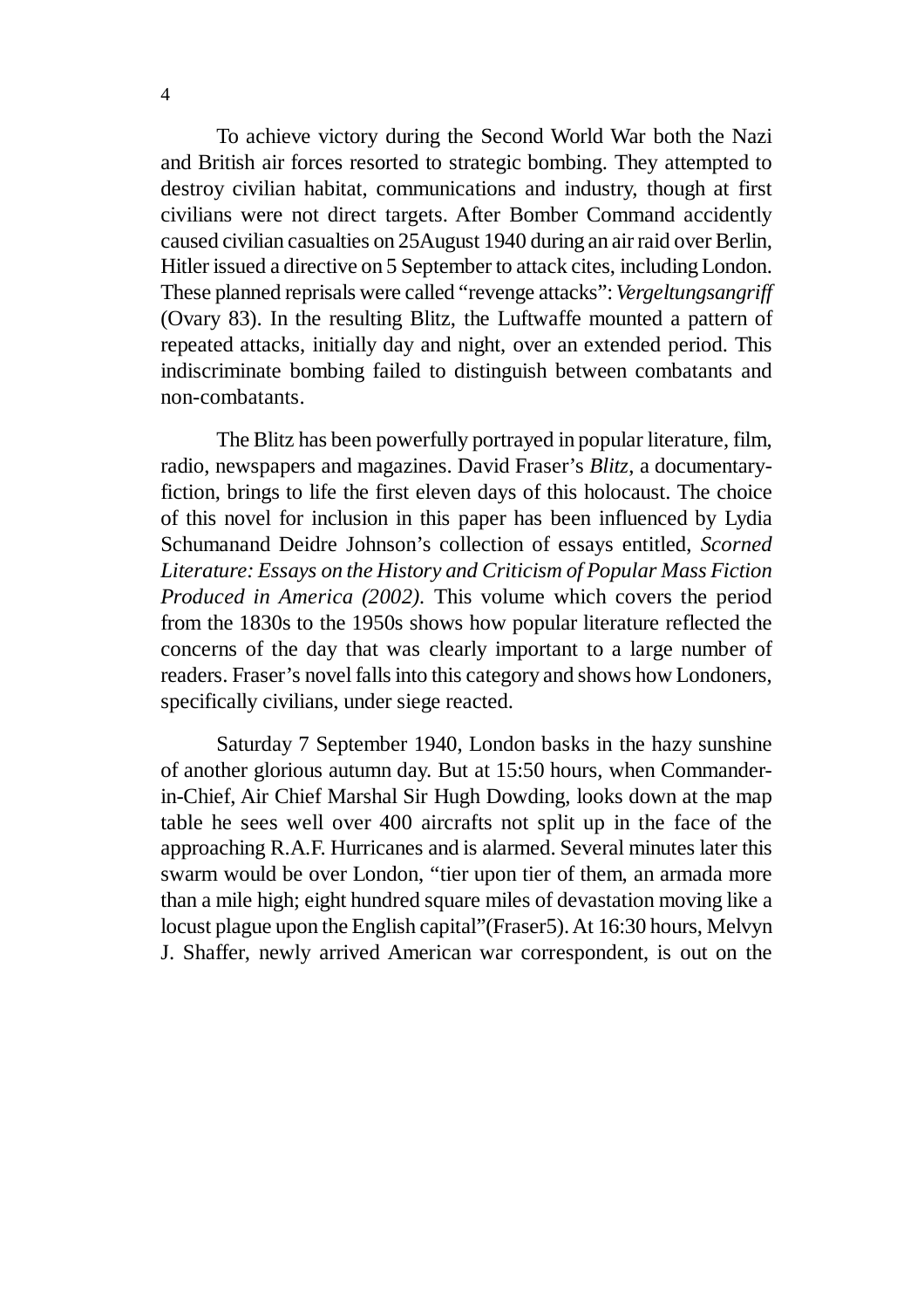streets to investigate the carnage. He sees the damage the unrelenting waves of bombers cause on the East End, specifically the dock area. He sees people queuing up at the underground shelters, many of whom will be denied entry. The journey from London Bridge to the Surrey Docks is littered with "burst water mains, fractured gas pipes, rubble, craters, fallen trolley-bus wires, gutted lorries and broken traffic lights" (Fraser 43). With bombs, incendiaries and landmines falling relentlessly on the city, Fraser documents both the heroic and the un-heroic acts of the ordinary men and women in the East End, the target of the Blitz during the first few days.

This is portrayed through the lives of two neighbouring families, the Warrenders and the Scullys, who live in adjoining houses in a tenement called Nelson's Green. When the attack begins, Elsie Warrender is more concerned about her husband, Jack's dinner being spoiled than ducking for safety. Life for her was becoming more difficult ever since the war began. Also, with rationing being enforced, shopping was becoming a strain, and it was getting harder to snatch a few hours' sleep between the sirens. No amount of persuasion from Alfred Dunn, the local Air Raid Precautions warden in Nelson's Green, could persuade Elsie and Florence Scully to use the communal shelter. Even when " a stick of bombs rained to earth nearby, their explosions becoming one, a prolonged cacophony of shrieking steel" (Fraser 53), both women refuse to leave their houses till their sons PaulWarrender and Derek Scully return. Both these boys are out on the docks "nicking" amidst the confusion and panic, the fires, the rubble and dead bodies. They bring Shaffer, who has lost his way, to their homes on Nelson's Green. What struck Shaffer the most about the women was that they were apparently impervious to the dangers of their situation. It is apparent that they were trying to bring a semblance of normalcy into the situation and were trying to stave off fear by getting involved in their normal, everyday work like fixing a "nice cuppa rosie" (Fraser 72). This stoic acceptance calls for a lot of courage and Shaffer admires them when he sees that "their plain, hard-worked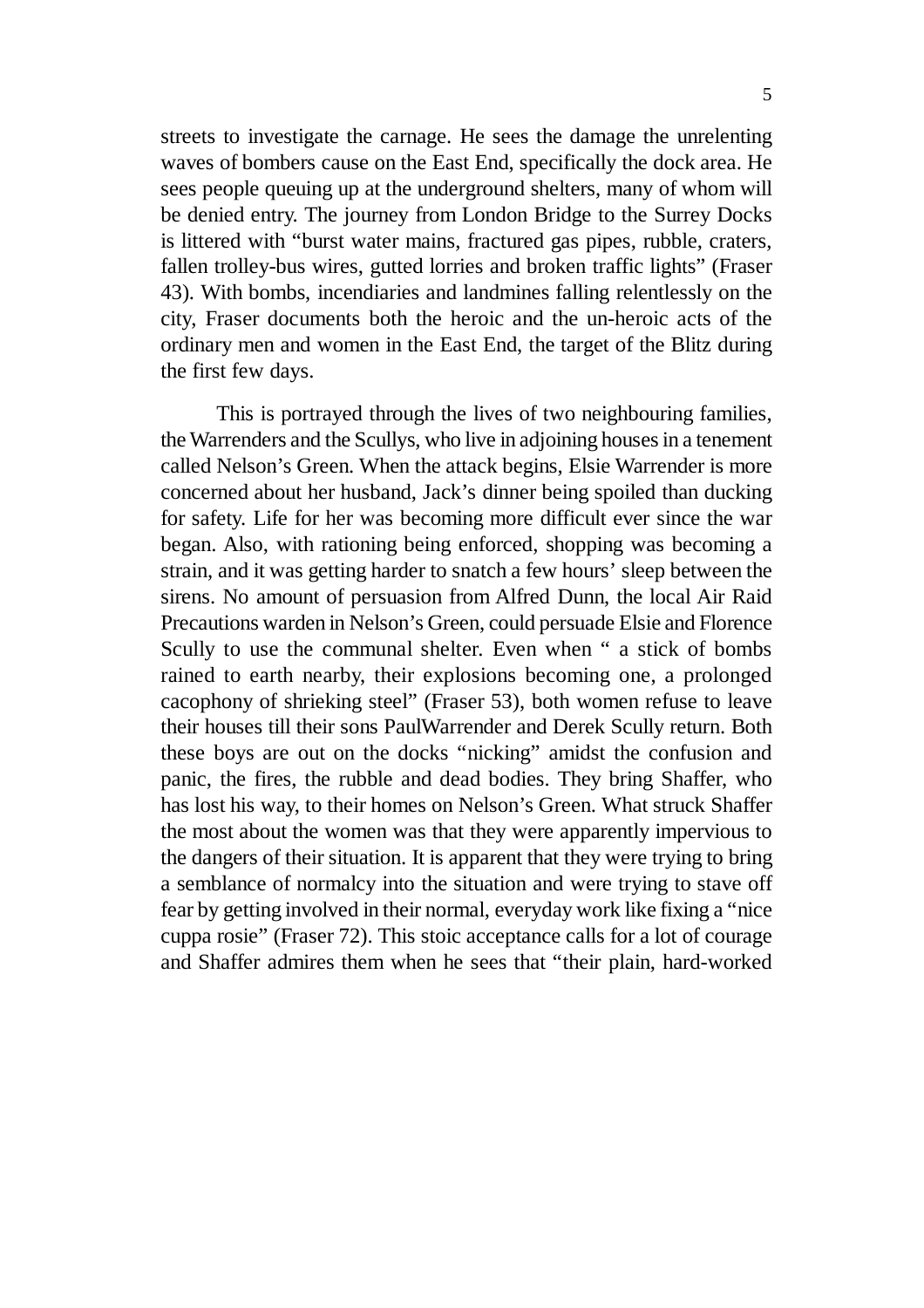faces were fixed with homely smiles of vacuous confidence and they sipped their tea, as though it were their elixir of life" (Fraser 73).

While Elsie and Florence find normalcy in routine work during these abnormal times, people like ex-marine sergeant Arthur Scully, recalled to the colours as an active pensioner, take pride in doing their duty. As he and Churchill watch the East End burn from the Annexe rooftop, Scully refuses to take compassionate leave even though he is consumed with worry about his family. As he puts it across to Churchill: "…respectfully, sah, I never stood down from my post in my life, sah, and I don't aim to start now, sah...Not with Jerry up there sah" (Fraser 61).

 Others like Alfred Dunn, Jack Warrender and his son Barry have joined the civil defence service and take their duties and responsibilities seriously. During these trying times their public spiritedness is tested to the limit. Alfred Dunn, the local Air Raid Precautions warden in Nelson's Green, does his best to ensure that everyone is in the safety of the shelter when the air raid sirens go off. He hands over his post to Jack Warrender after he gives his wife Maud some pills to end her suffering and then goes into hiding to evade arrest. When the Blitz strikes, Jack is shellshocked after witnessing his tiny office in the Surry Docks and the people he knew blown into nothingness. Now that he has something substantial to do, the meaninglessness of his existence no longer clings to him. His son Barry, who is a part of the Auxiliary Fire Service,constantly fights raging fires that bombs, incendiaries and mines set off. One day, exhausted fighting fires, he falls into a sewer and is presumed dead.

The Warrenders are dispossessed when their house in the Green is reduced to rubble by a UXB, an unexploded bomb. In the spirit of friendship and good neighbourliness the Scullys give them shelter in their tiny cramped home. Surprisingly, Jack appears unmoved as he watches the remains of his bombed-outhouse, being "carted away like a dustbin full of rubbish"(Fraser, 293). Ironically, the levelled ground on the Green "seemed to hold more promise than regret" (Fraser 292), for it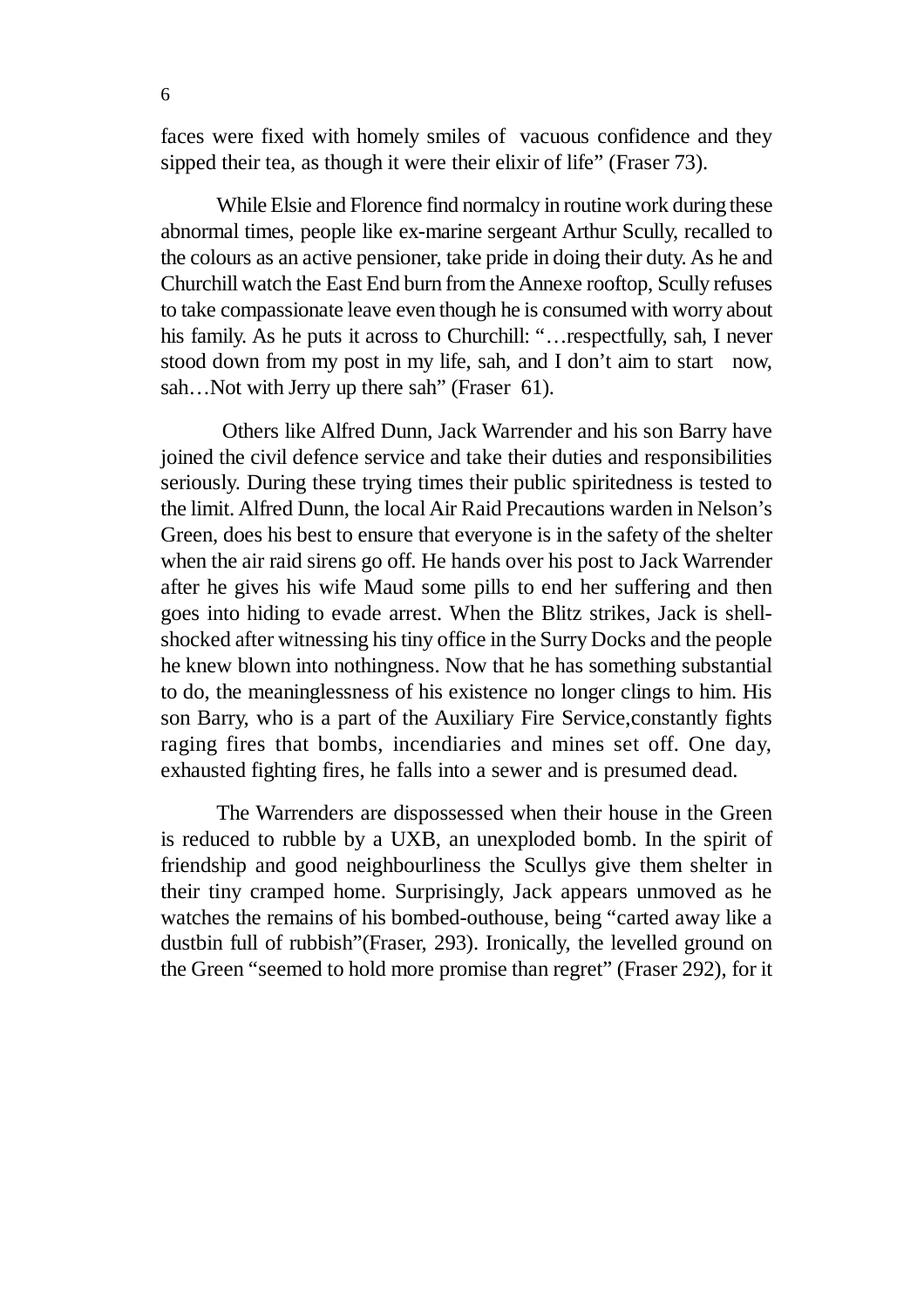gives them the opportunity to move out of the neighbourhood to a hopefully better life. The exodus begins when his daughter Gladys, a dancer at the Café-de-Paris, grabs the opportunity to leave. Derek too is to accompany her for Arthur feels he would be away from the influence of his gang and hopefully reform his ways. Later, the two men decide to send the women and the children away to the countryside as they would be safer there. Besides, "they'd be getting out. Shaking the dust" (Fraser 486).

As is the case in all wars, death too stalks the two families. With Paul seriously injured after being thrown under a mountain of debris by the raining bombs and in hospital and Barry presumed dead, Elsie and Jack's grandson is "born with no dad and christened with incendiaries" (Fraser458). This increases the responsibilities Jack has to shoulder, and he does not crumble this time. Miraculously, Barry is alive. He was in hospital recuperating after nearly drowning in a sewer. His was a case of mistaken identity. Unfortunately, it was his colleague who had died fighting fires. It is now Arthur's turn to be bereaved. Gladys sees Derek and his friend being bombed and disappearing in a "vast smoke belching hole licked by the flame tongues" (Fraser 513). Jack had to argue with his friend to stop him from making a futile journey up West to see for himself and ascertain if Derek was really dead. He finally convinces him that his place is with the women, the living.

Life and death and personal loss and destruction are the common threads that bind all wars. One would have expected that the people's morale would have been at its lowest ebb and that Hitler would have achieved his aim. But, as has already been pointed out, punishment strategies aimed at breaking the enemy's will rarely work. Churchill, after his visit to the East End understands this fact clearly: "… The people received me with cheers and laughter and the bravest of faces. They can be bombed and their homes destroyed and some of them will be killed – but the Narzees will never break their spirit" (Fraser188).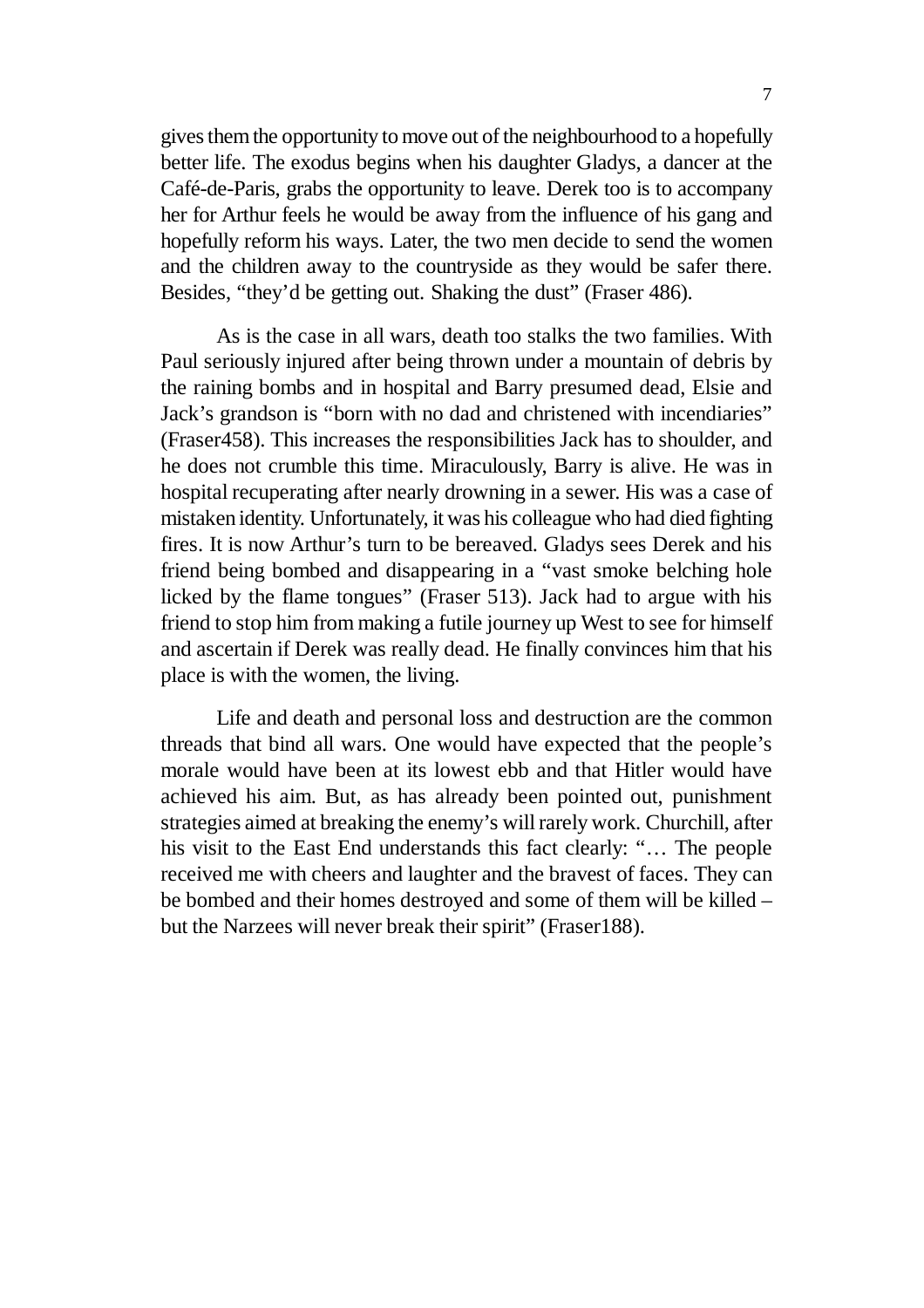This observation gets to the heart of the matter: Londoners under siege do not buckle under pressure as their morale is high, and Churchill can count on his people to ride out the storm. Shaffer, in his series of broadcasts, conveys this sentiment succinctly as well as tells the Americans how the people cope. He makes his countrymen aware of things like food rationing; of people like Elsie Warrender who despite being dispossessed, living in other people's houses and dealing with a shell shocked husband reports for work; of the less lucky ones tramping the streets looking for homes for themselves and their families; of children playing war games with imitation sten guns and accidentally detonating UXB's; of school days being interrupted by the drone of Heinkels and Dorniers and falling bombs; of rationing telling on children's health; of children being left unattended because their mothers have joined the work force. He pays the East Enders the supreme compliment when he signs off one of his broadcasts with:"… Yet crazy as it may seem, the question these people are asking themselves tonight is not, how long can we take it? but, how long can Hitler keep it up?There's a world of courage between these two question marks" (Fraser 210).

All this would seem to suggest that the British were locked in national solidarity during the ordeal. However, Angus Calder in his *The Myth of the Blitz (2003),*challenges this assumption and exposes some of the counter evidence of anti-social and divisive behaviours. In particular, class division was most evident and Fraser deals with these aspects adroitly.

Captain Freddie Green, a self-proclaimed profiteer, keeps open house where the who's who of London meets. This "criminal accomplice, universal uncle, public benefactor"(Fraser 254), heads a gang that ropes in youngsters like Derek and Paul to go "nicking" tea, sugar, butter foodstuff and perishables from warehouses in the docks during raids. With strict rationing being enforced, such luxuries are gifted to his affluent visitors to persuade them to participate in his dubious dealings. Apparently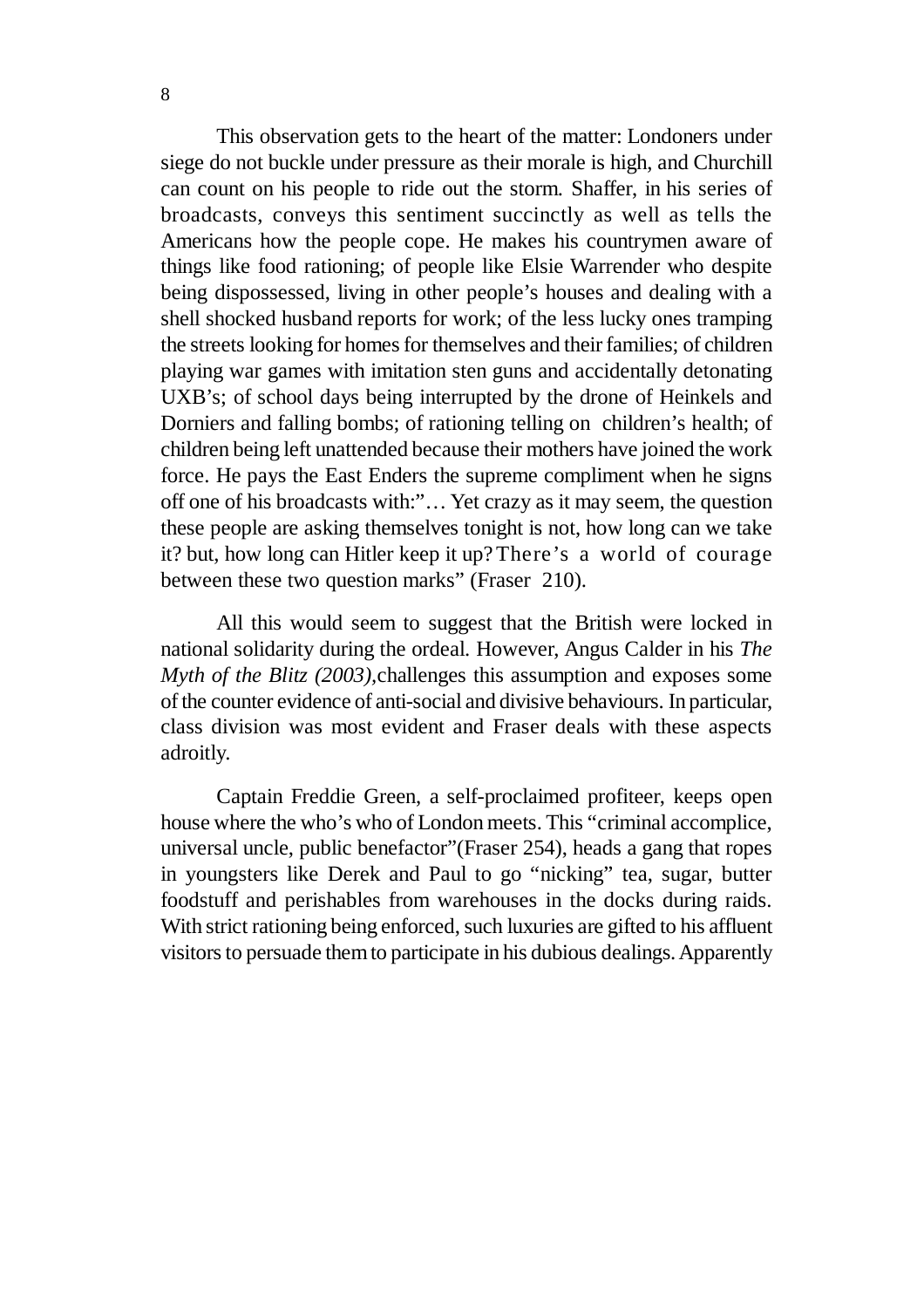such tactics work for him as he is much sought out clandestinely. When the law does finally catch up with him, he is merely deported to Northern Ireland and not imprisoned as names in his visitor's book would be an acute source of embarrassment for the government.

What Fraser emphasizes more is the difference in attitude between the affluent West Enders and the not-so-privileged East Enders, towards the constant raids. "During the first weeks of the London Blitz, the Luftwaffe bombing was concentrated on the East End, on its narrow tenements, riverside docks and warehouses" (Thomas 2). On 7 September, the City of London remained unscathed. However, traffic in the East End comes to a standstill because sightseeing West Enders come in droves to gawk at the devastation. This makes fire fighting and rescue services impossible. Shaffer's neighbour, Archie Fisk, "party giving firewatcher," (Fraser 529) and his group of friends consider themselves immune from the raids as they watch them from their rooftop. Their reasoning being, "Jerry never comes this way" (Fraser 15). Even Shaffer feels he can watch the vapour trails and dog fights from his rooftop with impunity. When he reaches the quiet normalcy of his apartment after completing his investigation of the East End on the first day of raids, he is struck by the contrast. When he goes to the Café-de-Paris to escort Gladys to her house, he "felt as if he was in a time warp. It was mind crippling; ludicrous. An hour separating carnage from sybaritic selfindulgence" (Fraser 76). Paul and Derek, in their forays to the West End are struck by its luxurious surroundings and do not find any signs of rationing. Archie Fisk introduces Shaffer to "shelter-slumming or sheltercrawling, as the *demi-monde* termed it … a fast growing recreation for those comfortably off and bored with the West End" (Fraser, 476). He visits Tilbury Shelter, the biggest and the most sordid. Words were inadequate to describe the pathetic condition of the people crammed into it, with no water or sanitation facilities available. All this did result in resentment especially since the ones in the West End like in the Savoy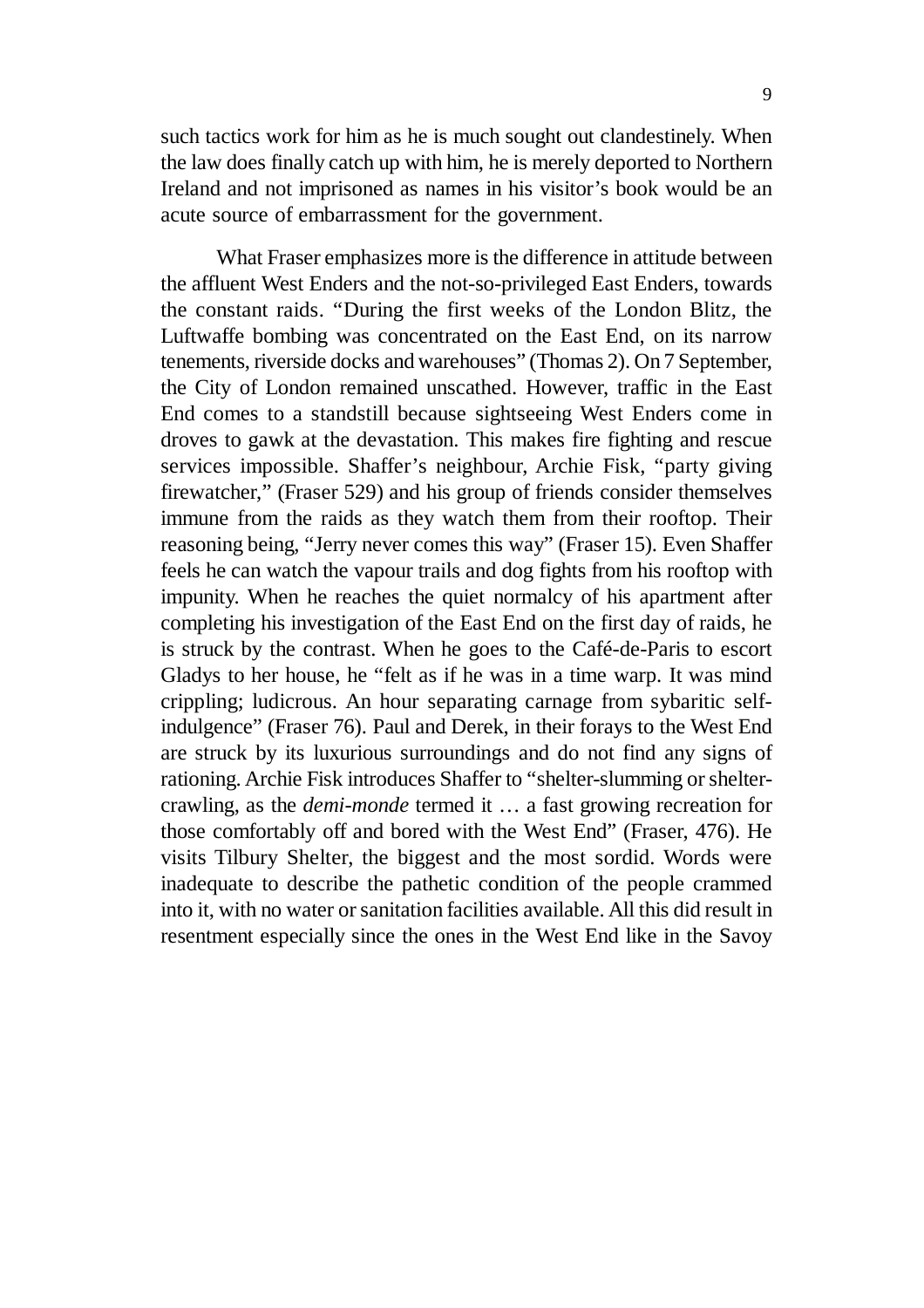were fantastically comfortable. The Communist Party made political capital out of it, so much so, the government was actually "concerned by the possibility of domestic insurgency" (Thomas 2).

After bombs hit Buckingham Palace on the 10 and 13 September 1940, and other iconic buildings in the West End, the pain is shared by all Londoners. The Blitz finally sucks the privileged into its vortex. How do they react to the situation? Fraser has also shown them in a heroic light. The King and the Queen do not let the bombing of Buckingham Palace stop them from visiting the East End and commiserating with their plight. "Aristocratic, elitist, privileged, protected" (Fraser 437) Denzel Fletcher-Hale is a member of the special operations group. He affects boredom, indulges in inane conversations and flaunts his association with an Anglo-French German organization called "The Link", so that he can be deported to America, and be sent as an undercover agent to Germany. So far the war had not affected him, but will do so in the future when the occasion arises.

War affects other privileged families too. Charles Russell, a high ranking bureaucrat, attached to the Air Ministry under the protective wing of Air Intelligence, has his own cross to bear. He is at loggerheads with his younger son Ian, a conscientious objector, who refuses to join the Armed Forces. Instead, he has chosen to become a hospital porter. Charles is a First World War Army veteran and in those war-torn days when everyone is expected to do their patriotic duty by enlisting, cannot appreciate Ian's reasons for distancing himself from active combat. This does not imply that Ian is a coward for he is fighting his own war. When the hospital he is working in is bombed, and the geriatric ward caves in, he tunnels for five hours with his bare hands to save Maud Dunn, who is entombed in the debris. That she was dying of terminal cancer and was euthanized by her husband Alfred Dunn is another matter. It takes even more courage to change one's stance, and change it he does when he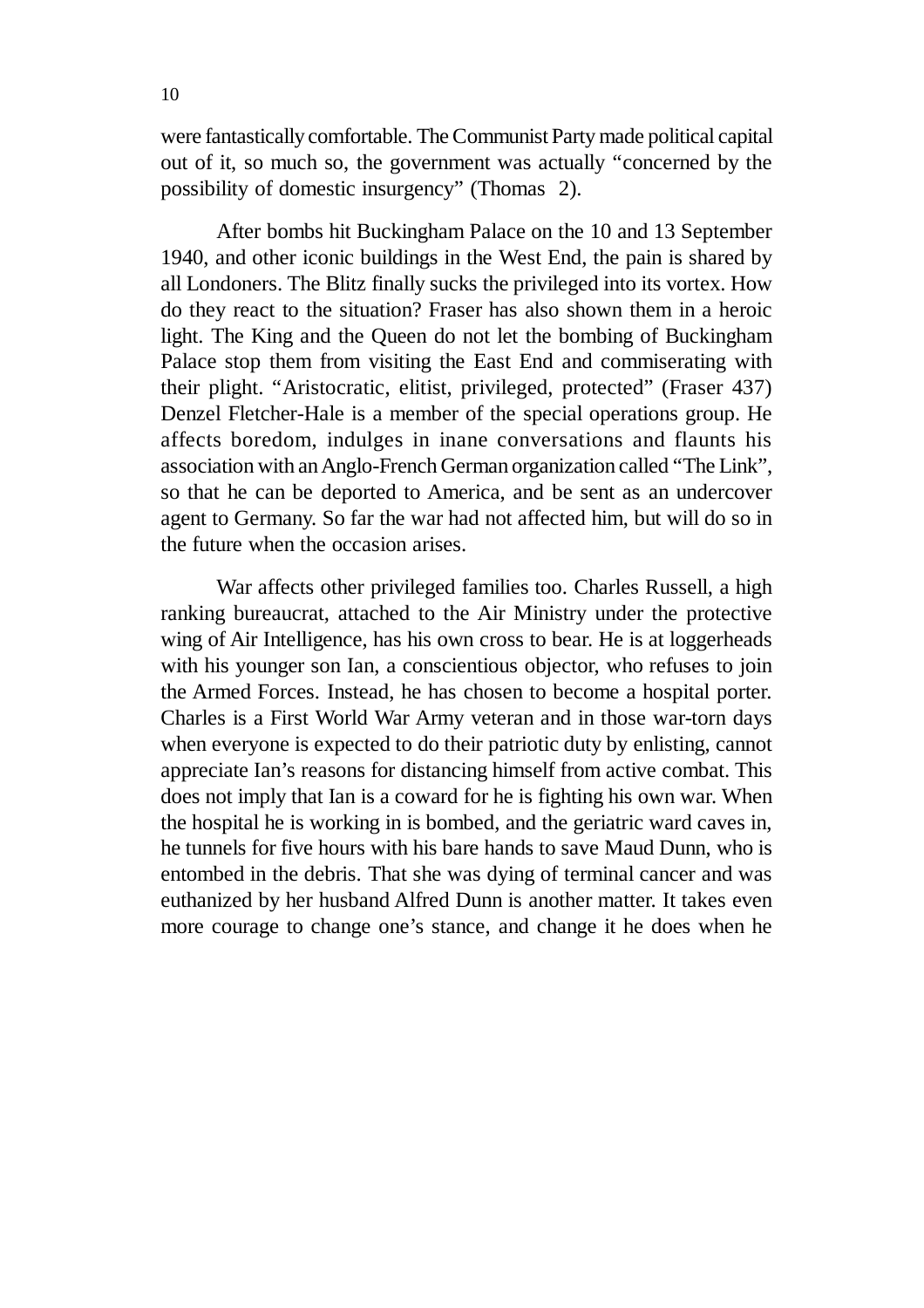decides to enlist in his father's regiment, The Sussex. That still does not change his convictions for, as he tells his brother Tom, "I still believe it's wrong to take human life on somebody's political whim. I can't wipe that out. But things change" (Fraser 434).

That Charles Russell is taunted by Lord Beaverbrook and his colleagues for Ian's convictions is bad enough. He is also made to pay for his daughter, Caroline's indiscretions. He is suspended from his job under the Official Secrets Act, because Caroline, a translator at Bletchley Park, is suspected of giving out secrets to an Air Force officer and is in a relationship with a Frenchwoman. Though the misconception is cleared later, and Charles and his family are exonerated, it causes him a lot of grief.Moreover, he has yet to come to terms with his daughter's sexual orientation. What he is grateful for is that his association with Freddie Green does not come out in the open.

Early during the Blitz Shaffer in a letter to his wife writes: "…but nobody seems to care, except in the dockland area where air raids mean getting blown into pieces. Here, up West as the Cockneys call it, they haven't learned yet what it means to get hurt" (Fraser 191).

All this changes after Buckingham Palace gets bombed and the Russells' experience its insidious effects. 15 September, "Battle of Britain Day" the Blitz engulfs the West End as well as the East End. Dorothy Saundersby, a member of Archie Fisk's merry making group, is hit by an anti-aircraft shell and is reduced to a "misshapen chunk of bloodied meat, leaking fluid and viscera" (Fraser 533). On this day the Scullys had to contend with death and overwhelming grief and accept that Derek was blown to nothingness.

The Battle of Britain Day proved to be a decisive turning point in the war in Britain's favour. Churchill, in heartfelt gratitude, heaped lavish praise on his fighter pilots known as *The Few.* Nevertheless, it does not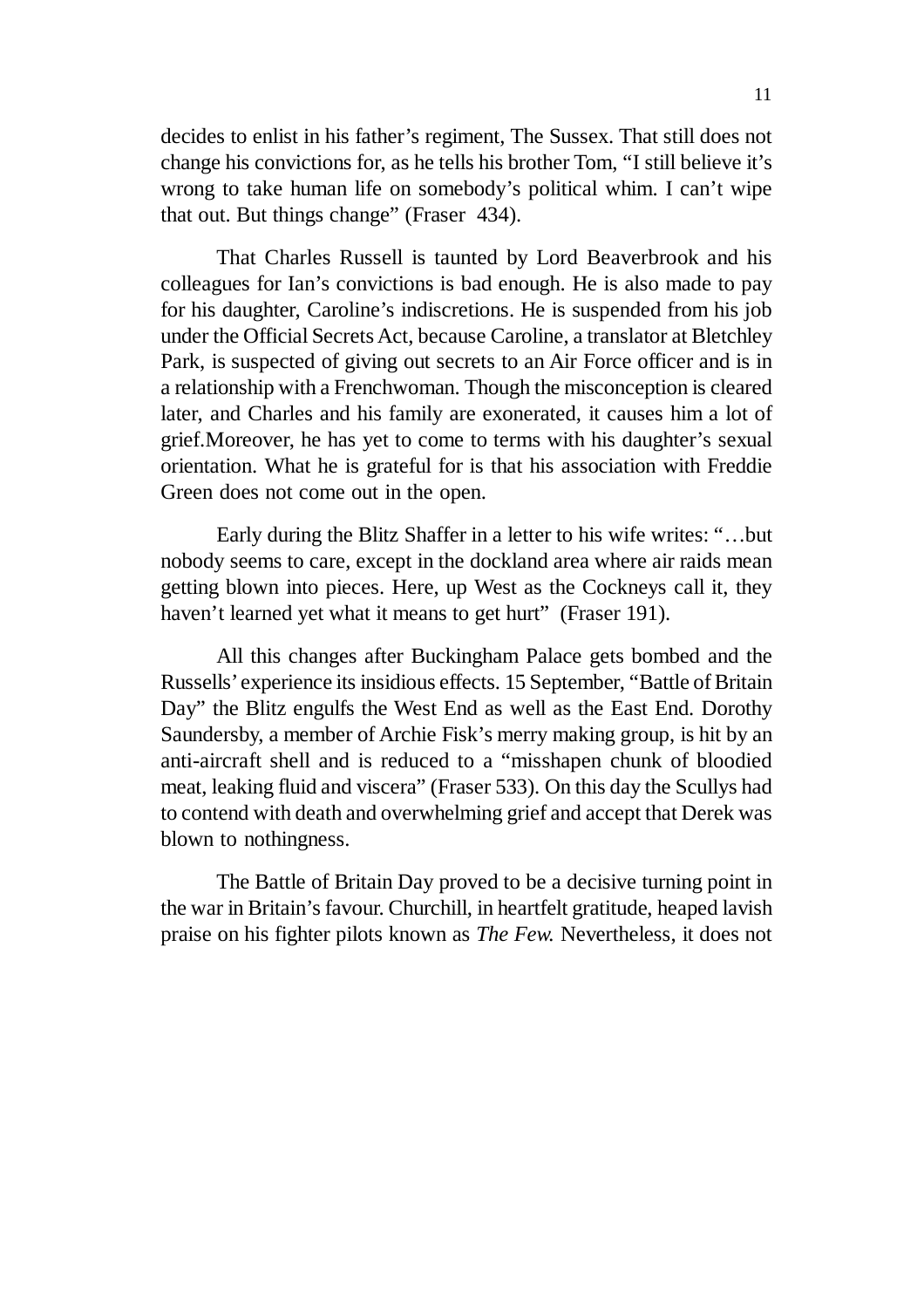ease the pain and the privations ordinary men and women faced. The Blitz was a case of civilian victimization, and Arthur Scully's confusion draws attention to the situation:"…But this wasn't what Winston had to deal with - fractured gas mains, burst water pipes, half-cold meals. No meals at all … It wasn't armies anymore; men fighting men. It wasn't war" (Fraser 293).

As Downes has rightly pointed out, civilian victimization rarely breaks the non-combatant's spirit. The Blitz did not break the Londoner's morale. On the contrary, it tested their endurance to the limit and made them more determined than ever to overcome "Jerry". And overcome they did, despite the continuous terror bombing unleashed on them. Fraser's *Blitz* is a tribute to that spirit. What must also not be forgotten is that even the Allies targeted civilians during the course of the war which culminated in the horrors of Hiroshima and Nagasaki. Even in the present century war continues to be hell for it "devours the lives of those, who are not involved in the fighting" (Downes 1).

#### **Works Cited**

Calder, Angus. *The Myth of the Blitz*. London, Pimlico, 2003. Print.

- Churchill, Winston S. *Speech to the House of Commons on 20 August 1940*. Web.
- *Battle of Britain Finest Hour Speech*. Web.
- Downes, Alexander B. *Targeting Civilians in War*. Cornell University Press, 2008. Web
- Fraser, David. *Blitz*. London, Pan Books in association with Macmillan London, 1980. Print.
- Overy, Richard J. *The Bombing War: Europe 1939-1945.* London and New York, Allen Lane, 2013. Print.